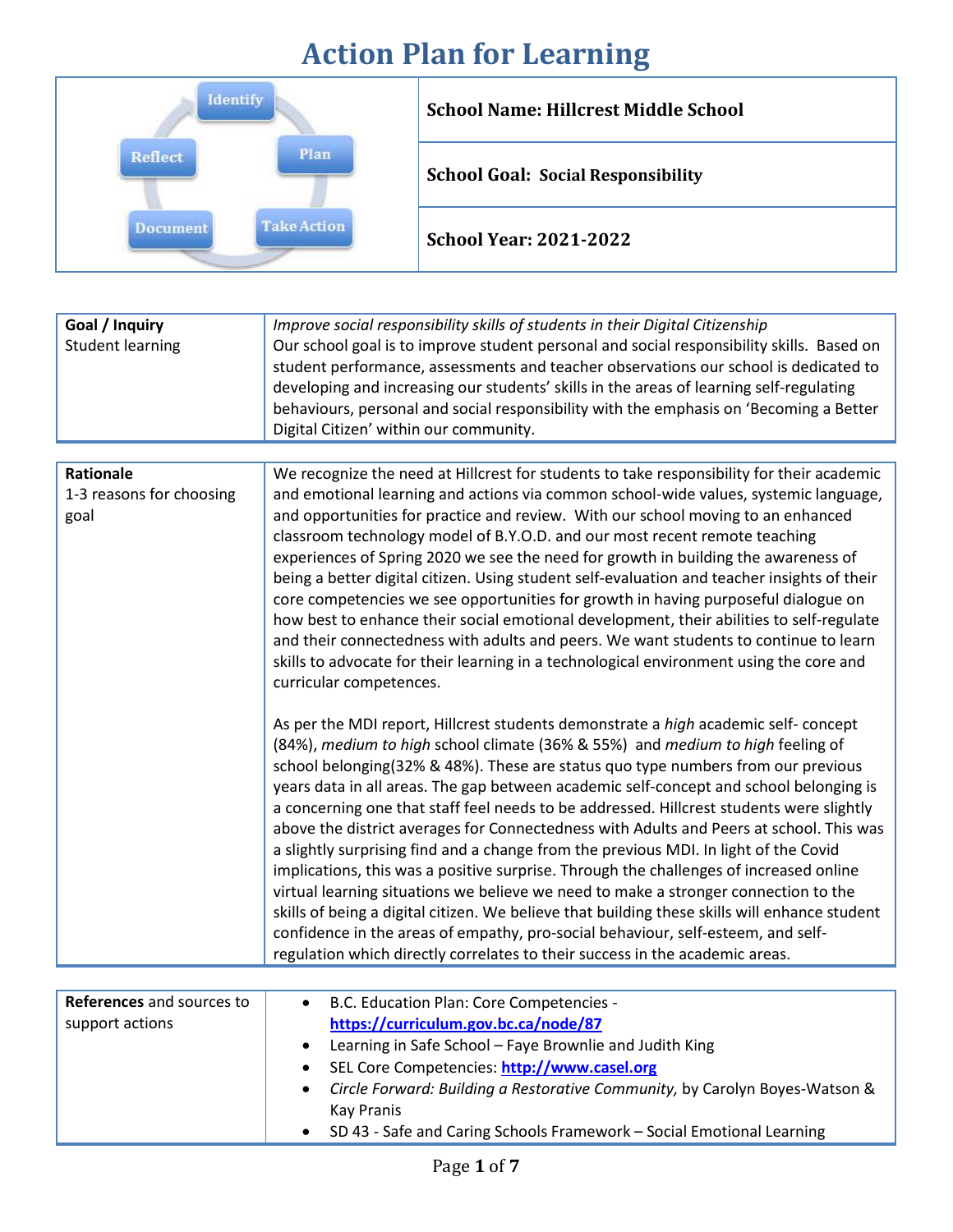| <b>Backup Documentation</b>                                                                                                                                                                                                                                                                          | <b>MDI - School Report 2021</b><br>$\bullet$<br>https://casel.org/core-competencies/<br>$\bullet$<br><b>How to Teach Digital Citizenship</b><br>$\bullet$<br>https://www2.gov.bc.ca/gov/content/education-training/k-<br>$\bullet$<br>12/teach/teaching-tools/digital-literacy<br>https://www.sd43.bc.ca/Resources/DigitalCitizenship/Pages/default.<br>$\bullet$<br>$\frac{aspx#}{=}$<br>https://www.digitalcitizenship.nsw.edu.au/articles/how-to-teach-<br>$\bullet$<br>digital-citizenship                                                                                                                                                                                                                                                                                                                                                                                                                                                                                                                                                                                                                                                                                                                                                                                                                                                                                                                                                                                                                                                                                                                                                                                                                                                                                                                                                                                                                                                                                                                                                                                                                                                                                                                                                                                                                                                                                                                                                                                                                                                                                                                                                                                                                  |
|------------------------------------------------------------------------------------------------------------------------------------------------------------------------------------------------------------------------------------------------------------------------------------------------------|-----------------------------------------------------------------------------------------------------------------------------------------------------------------------------------------------------------------------------------------------------------------------------------------------------------------------------------------------------------------------------------------------------------------------------------------------------------------------------------------------------------------------------------------------------------------------------------------------------------------------------------------------------------------------------------------------------------------------------------------------------------------------------------------------------------------------------------------------------------------------------------------------------------------------------------------------------------------------------------------------------------------------------------------------------------------------------------------------------------------------------------------------------------------------------------------------------------------------------------------------------------------------------------------------------------------------------------------------------------------------------------------------------------------------------------------------------------------------------------------------------------------------------------------------------------------------------------------------------------------------------------------------------------------------------------------------------------------------------------------------------------------------------------------------------------------------------------------------------------------------------------------------------------------------------------------------------------------------------------------------------------------------------------------------------------------------------------------------------------------------------------------------------------------------------------------------------------------------------------------------------------------------------------------------------------------------------------------------------------------------------------------------------------------------------------------------------------------------------------------------------------------------------------------------------------------------------------------------------------------------------------------------------------------------------------------------------------------|
| <b>Planned Actions</b>                                                                                                                                                                                                                                                                               | <b>Continued Practices:</b>                                                                                                                                                                                                                                                                                                                                                                                                                                                                                                                                                                                                                                                                                                                                                                                                                                                                                                                                                                                                                                                                                                                                                                                                                                                                                                                                                                                                                                                                                                                                                                                                                                                                                                                                                                                                                                                                                                                                                                                                                                                                                                                                                                                                                                                                                                                                                                                                                                                                                                                                                                                                                                                                                     |
| Continuing practices<br>working well (1-3)<br>• What will we do<br>differently? (1-3)<br>• How will we provide for<br>staff development and<br>collaboration?<br>• How will we involve<br>parents?<br>• How will we involve<br>students?<br>• How will we monitor<br>progress and adjust<br>actions? | Blend in teaching self-regulation skills with digital citizenship awareness and<br>practices<br>Staff and students continue to build their personal and community relationships.<br>$\bullet$<br>We have moved from students learning strategies on how to problem solve<br>issues that may arise during a school day to presenting learning processes using<br>the student personal toolboxes.<br>Staff Meeting professional development sessions designed to support teacher<br>$\bullet$<br>training in promoting this year's focus on Digital Citizenship skills in the<br>classroom - Request for another fall session with onsite TST District support<br>(This will be our third year of connecting with this opportunity)<br>Build upon the practices of Mindfulness, Restorative Practices, and Triad<br>$\bullet$<br>Conferences to help broaden the learning conversation in class and at home<br>Build upon our District expertise through the IST Team services<br>Do Differently:<br>Focus the digital citizenship themes into our class meetings, class circles, team<br>$\bullet$<br>wide discussions, class and staff charters. The use of MS TEAMS for student<br>collaboration and teacher feedback<br>Develop a set of school wide expectations for us with MS Teams for respectful<br>$\bullet$<br>online learning and expectations<br>Using the MS TEAMS suite of tools to showcase student individual strengths<br>$\bullet$<br>through shared curriculum like our Learning in Depth module and our school<br>wide Socials/Science Fair will help facilitate cross curricular connections both<br>academically and socially.<br>Expand our Class Charters to include direct connections to online learning and<br>$\bullet$<br>digital footprint awareness<br>Increase parent involvement in this process and work to increase their<br>$\bullet$<br>understanding of the expectations at school and how this may cross over at<br>home<br>During our term student collaboration times the focus will be on identifying key<br>$\bullet$<br>attributes of self-regulation and examples of digital citizenship challenges<br><b>Provide for Staff Development and Collaborations:</b><br>We have established Core Competency and Leadership Committee Focus Areas<br>٠<br>for each team leader to increase distributive leadership to improve<br>understanding, connectedness and the relationship to DL and SEL<br>Fall BYOD 'Bootcamp" to get each class prepared and to clarify and create<br>$\bullet$<br>shared goals/expectations for all classes<br>We have established co-leadership for our APL goal between our Team Leaders<br>$\bullet$<br>for S.E.L. and Technology Support. |
|                                                                                                                                                                                                                                                                                                      | Throughout the year, we have regular updates at staff meetings of the goals and<br>٠<br>objectives.                                                                                                                                                                                                                                                                                                                                                                                                                                                                                                                                                                                                                                                                                                                                                                                                                                                                                                                                                                                                                                                                                                                                                                                                                                                                                                                                                                                                                                                                                                                                                                                                                                                                                                                                                                                                                                                                                                                                                                                                                                                                                                                                                                                                                                                                                                                                                                                                                                                                                                                                                                                                             |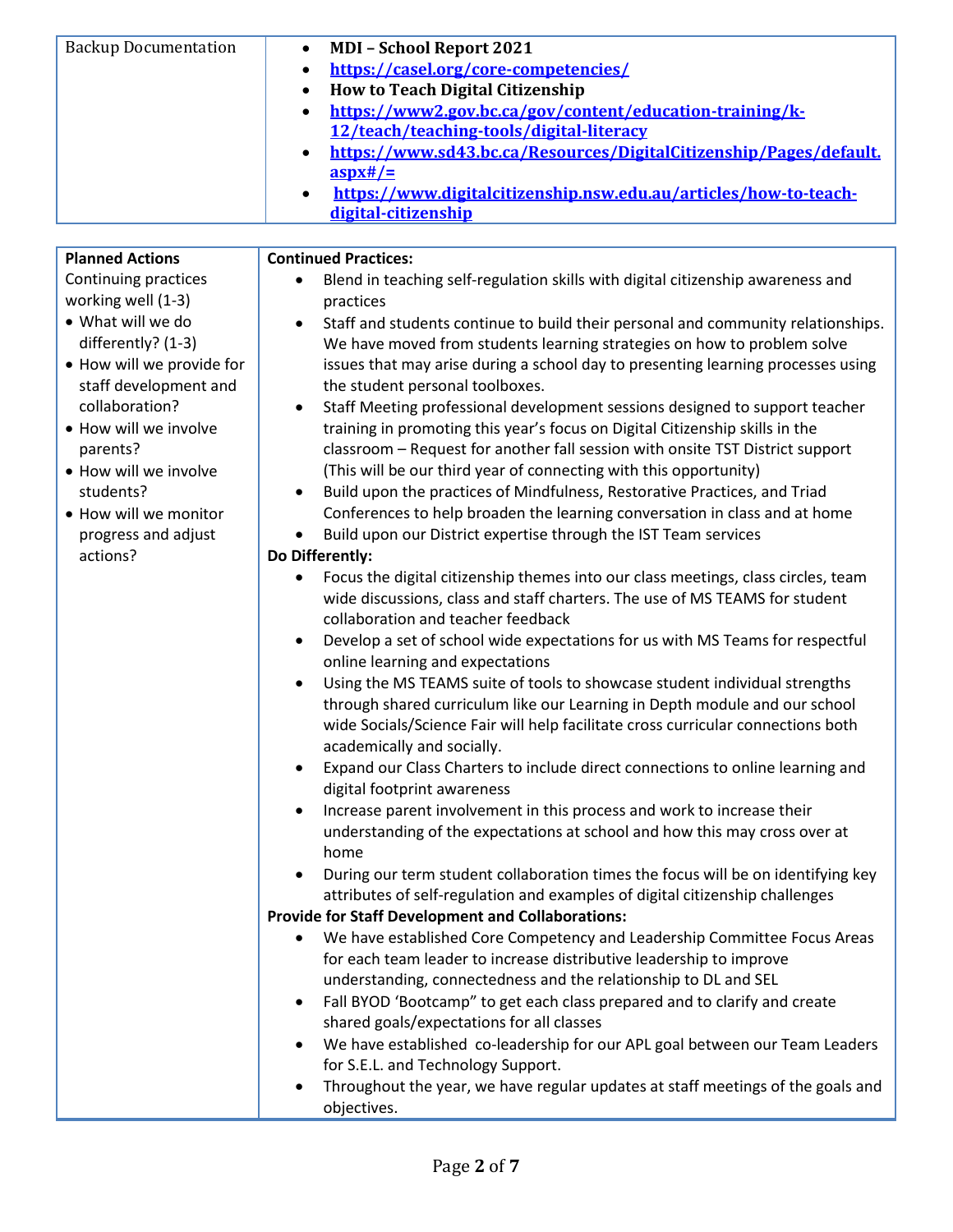|                             | Each team has a staff member dedicated to meet in one of these Committees<br>(SEL, Math/Science Curriculum and Humanities/ L.A./Socials Curriculum) 3-4<br>times a year to access, to review and to plan for student and staff learning.<br>Information from these meetings is shared at the Team Leader Meetings, Staff<br>٠<br>Meetings and PAC Meetings. The Team Leaders oversee the school goal and are<br>responsible for communicating, facilitating, and monitoring progress of the goals<br>and objectives throughout the year.<br><b>Involve Students &amp; Parents:</b><br>Opportunities for parents to attend evening sessions on Self-Regulation and<br>٠<br>Reducing Anxiety & Stress workshops<br>PAC Meetings with specific focus on developments in our APL goal<br>$\bullet$<br>Students to participate in a SEL School Climate Survey<br>$\bullet$<br>Students to present / attend district workshops through Student Leadership<br>$\bullet$<br>Council sessions |
|-----------------------------|--------------------------------------------------------------------------------------------------------------------------------------------------------------------------------------------------------------------------------------------------------------------------------------------------------------------------------------------------------------------------------------------------------------------------------------------------------------------------------------------------------------------------------------------------------------------------------------------------------------------------------------------------------------------------------------------------------------------------------------------------------------------------------------------------------------------------------------------------------------------------------------------------------------------------------------------------------------------------------------|
| <b>Backup Documentation</b> | <b>Insert Class Charter sample</b><br>$\bullet$                                                                                                                                                                                                                                                                                                                                                                                                                                                                                                                                                                                                                                                                                                                                                                                                                                                                                                                                      |
|                             |                                                                                                                                                                                                                                                                                                                                                                                                                                                                                                                                                                                                                                                                                                                                                                                                                                                                                                                                                                                      |
|                             | <b>CHARTER</b> 2019-2                                                                                                                                                                                                                                                                                                                                                                                                                                                                                                                                                                                                                                                                                                                                                                                                                                                                                                                                                                |
|                             | LA88                                                                                                                                                                                                                                                                                                                                                                                                                                                                                                                                                                                                                                                                                                                                                                                                                                                                                                                                                                                 |
|                             |                                                                                                                                                                                                                                                                                                                                                                                                                                                                                                                                                                                                                                                                                                                                                                                                                                                                                                                                                                                      |
|                             | œ                                                                                                                                                                                                                                                                                                                                                                                                                                                                                                                                                                                                                                                                                                                                                                                                                                                                                                                                                                                    |
|                             | TO BE ON<br>To be think<br><b>CONTRACTOR</b>                                                                                                                                                                                                                                                                                                                                                                                                                                                                                                                                                                                                                                                                                                                                                                                                                                                                                                                                         |
|                             | <b>Remodel Freeman</b><br>To be going more to<br>The President Property of the Court<br>to be freighters,<br>to work our base many                                                                                                                                                                                                                                                                                                                                                                                                                                                                                                                                                                                                                                                                                                                                                                                                                                                   |
|                             | Me premise<br><b>Carlos</b><br>g                                                                                                                                                                                                                                                                                                                                                                                                                                                                                                                                                                                                                                                                                                                                                                                                                                                                                                                                                     |
|                             | Drawing                                                                                                                                                                                                                                                                                                                                                                                                                                                                                                                                                                                                                                                                                                                                                                                                                                                                                                                                                                              |
|                             |                                                                                                                                                                                                                                                                                                                                                                                                                                                                                                                                                                                                                                                                                                                                                                                                                                                                                                                                                                                      |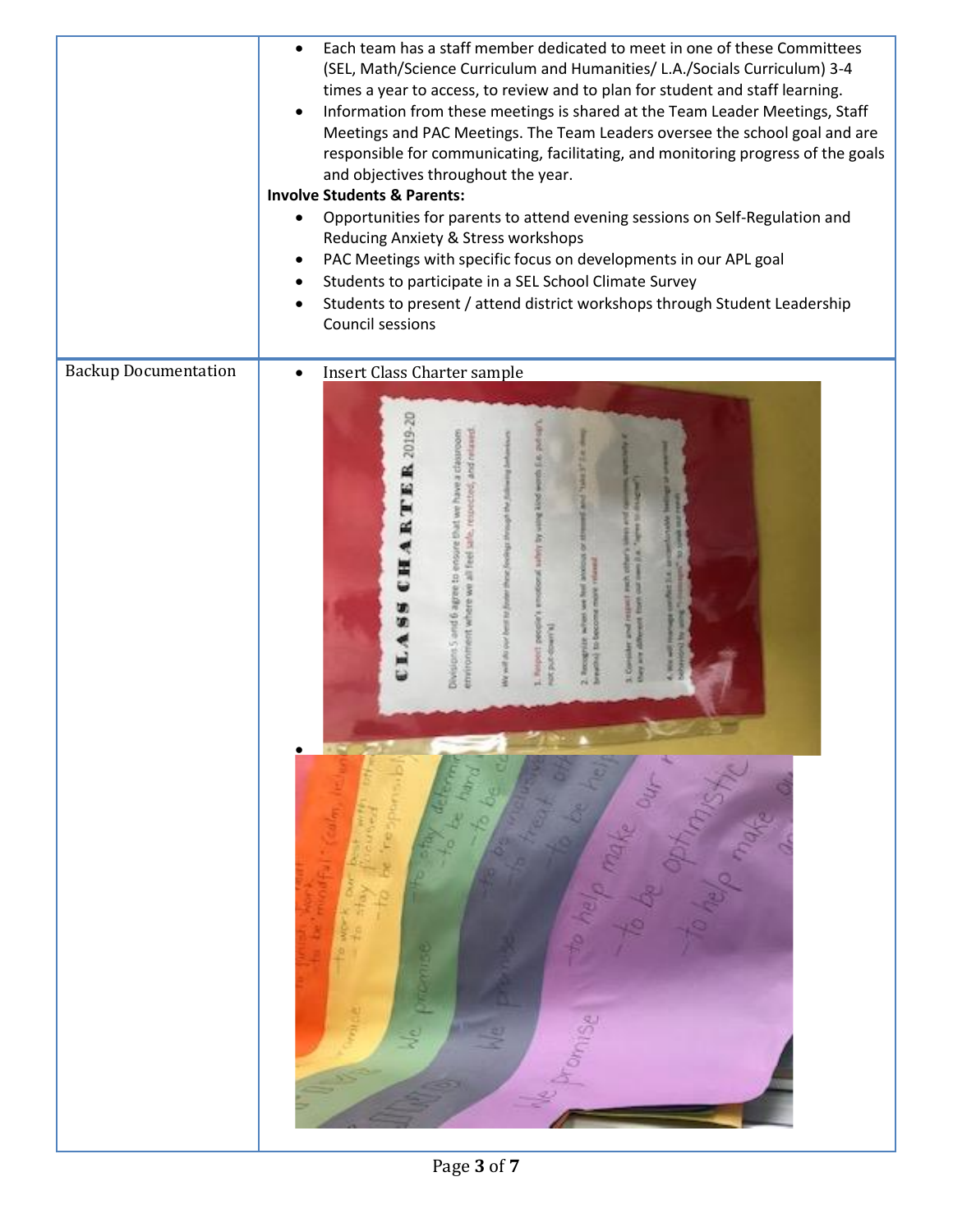**Documentation of learning** This year we were challenged to experience an improvement in a number of areas due to Key evidence of change Covid 19 restrictions. The term three switch to remote teaching and the difficulties for • How did your actions engaging in whole school community activities. To counter these challenges, we put into make a difference? practice the following: • We experienced an increase in Class Circles; whereby Admin were able to model • Choose 1-3 pieces of evidence to demonstrate and participate. • An increase in Class Circles that managed a range of SEL needs from celebration the impact your actions have had on student Circles, Conflict Resolutions Circles and Core Academic Competency based Circles learning to meet your • To support increased collaboration among staff in Covid-approved ways goal. • Greater staff connections with the community through Teams meetings, Zoom • Documentation could and phone conversations include video, survey improved staff collaboration with admin, and purposeful communication among results, performance our school's three Curricular Committees. standard data, anecdotal evidence, work samples, This year we will have the survey data accessible through on-line means and this will allow etc. staff and students to have quicker access to the information expressed by our students in regard to building adult - student healthy relationships. This student data is for staff internal use. We continue to experience many positives from the use of Restorative Practices, Mindfulness, social thinking skills Tier 2 groups, executive functioning strategies Universal Design for Learning and the implementation of weekly Class Circles. For example, students used what they learned in class-meetings to resolve issues. Students are developing the skills to be aware of, understand, and solve issues within student groups, using language that they have learned in the classrooms. Our students are learning the process of working through problems by sharing their side of the story and examining the impact of their choices, on themselves and the students around them. • FSA Results [https://sd43bcca.sharepoint.com/:b:/r/sites/SD43AdminCentral/Shar](https://sd43bcca.sharepoint.com/:b:/r/sites/SD43AdminCentral/Shared%20Documents/FSA/School%20Data%202020-2021/04343024.pdf?csf=1&web=1&e=dt0klT) [ed%20Documents/FSA/School%20Data%202020-](https://sd43bcca.sharepoint.com/:b:/r/sites/SD43AdminCentral/Shared%20Documents/FSA/School%20Data%202020-2021/04343024.pdf?csf=1&web=1&e=dt0klT) [2021/04343024.pdf?csf=1&web=1&e=dt0klT](https://sd43bcca.sharepoint.com/:b:/r/sites/SD43AdminCentral/Shared%20Documents/FSA/School%20Data%202020-2021/04343024.pdf?csf=1&web=1&e=dt0klT) • MDI Report [https://sd43bcca.sharepoint.com/:b:/r/sites/SD43AdminCentral/Shared%20](https://sd43bcca.sharepoint.com/:b:/r/sites/SD43AdminCentral/Shared%20Documents/MDI/School%20Reports/MDI%202020-2021/MDI-SchReport-2020-21-SD43-Hillcrest-g8-en-v210422.pdf?csf=1&web=1&e=P7GXJv) [Documents/MDI/School%20Reports/MDI%202020-2021/MDI-SchReport-](https://sd43bcca.sharepoint.com/:b:/r/sites/SD43AdminCentral/Shared%20Documents/MDI/School%20Reports/MDI%202020-2021/MDI-SchReport-2020-21-SD43-Hillcrest-g8-en-v210422.pdf?csf=1&web=1&e=P7GXJv)[2020-21-SD43-Hillcrest-g8-en-v210422.pdf?csf=1&web=1&e=P7GXJv](https://sd43bcca.sharepoint.com/:b:/r/sites/SD43AdminCentral/Shared%20Documents/MDI/School%20Reports/MDI%202020-2021/MDI-SchReport-2020-21-SD43-Hillcrest-g8-en-v210422.pdf?csf=1&web=1&e=P7GXJv) • Insert Wordle – Staff Input **PDF** Staff Charter - Wordle.pdf • School Climate Survey • [https://www.awinfosys.com/survey4/sd43/admin/rptSurveyGraphAP](https://www.awinfosys.com/survey4/sd43/admin/rptSurveyGraphAPreviewNew.asp?SVSurveyNumber=1707&SchoolNumber=170) [reviewNew.asp?SVSurveyNumber=1707&SchoolNumber=170](https://www.awinfosys.com/survey4/sd43/admin/rptSurveyGraphAPreviewNew.asp?SVSurveyNumber=1707&SchoolNumber=170)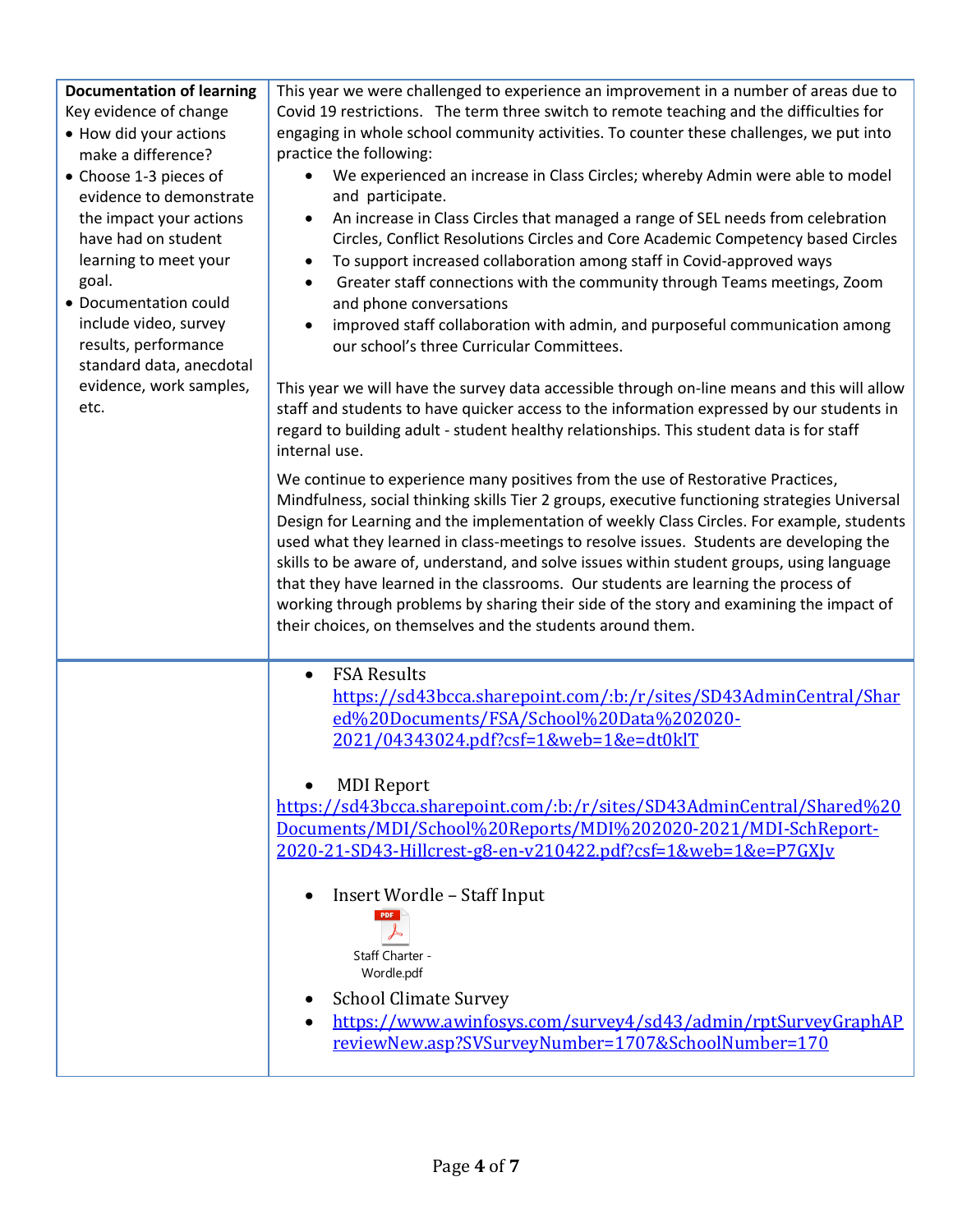| <b>School Community</b><br><b>Engagement Process</b><br>• How did you engage<br>parents, teachers,<br>students & support staff<br>in developing your APL?<br>• How did you share your<br>APL goals with parents,<br>teachers, students &<br>support staff? | Structures we used to engage parents, teachers, students and support staff included:<br>School assemblies with entire staff, including parents that focused on social<br>responsibility - Zoom meetings and Town hall meetings<br>In the Spring Term session, we held Parent ZOOM Meetings on the structure<br>$\bullet$<br>and strategies for how our school operates<br>Worked through the APL process with parents at a PAC meeting<br>$\bullet$<br>We also used our school newsletters and website to inform parents of our<br>$\bullet$<br>school goal and shared some information on how they could support our school<br>goal at home<br>Bulletin board information centers for parents, students and visitors: APL, Code<br>$\bullet$<br>of Conduct, Curriculum and Core Competencies.                                                                                                                                                                                                                                                                                                                                                                                                                                                                                                                                                                                                                                                                                                                                                                                                                                                                                                                                                                                                                                                                                                                                                                                                                                                                                                                                                                                                                                                                                                                                                                                                                                                                                                                                                                                                                                                                                                                                  |
|------------------------------------------------------------------------------------------------------------------------------------------------------------------------------------------------------------------------------------------------------------|---------------------------------------------------------------------------------------------------------------------------------------------------------------------------------------------------------------------------------------------------------------------------------------------------------------------------------------------------------------------------------------------------------------------------------------------------------------------------------------------------------------------------------------------------------------------------------------------------------------------------------------------------------------------------------------------------------------------------------------------------------------------------------------------------------------------------------------------------------------------------------------------------------------------------------------------------------------------------------------------------------------------------------------------------------------------------------------------------------------------------------------------------------------------------------------------------------------------------------------------------------------------------------------------------------------------------------------------------------------------------------------------------------------------------------------------------------------------------------------------------------------------------------------------------------------------------------------------------------------------------------------------------------------------------------------------------------------------------------------------------------------------------------------------------------------------------------------------------------------------------------------------------------------------------------------------------------------------------------------------------------------------------------------------------------------------------------------------------------------------------------------------------------------------------------------------------------------------------------------------------------------------------------------------------------------------------------------------------------------------------------------------------------------------------------------------------------------------------------------------------------------------------------------------------------------------------------------------------------------------------------------------------------------------------------------------------------------------------------|
|                                                                                                                                                                                                                                                            |                                                                                                                                                                                                                                                                                                                                                                                                                                                                                                                                                                                                                                                                                                                                                                                                                                                                                                                                                                                                                                                                                                                                                                                                                                                                                                                                                                                                                                                                                                                                                                                                                                                                                                                                                                                                                                                                                                                                                                                                                                                                                                                                                                                                                                                                                                                                                                                                                                                                                                                                                                                                                                                                                                                                 |
| <b>Reflection Highlights</b><br>• Where are we now?<br>• What are some patterns<br>emerging?<br>• What surprised you?<br>• What conclusions /<br>inferences might you<br>draw?<br>• How does this inform<br>potential next steps?                          | We are working as a community to ensure our school goal is relevant and focused on<br>the new challenges of bringing our community to use classroom technology for all in a<br>socially responsible manner. Educating both students and parents on becoming a digital<br>citizen who can self-regulate and balance mental health issues through face to face and<br>online support systems.<br>Patterns Emerging:<br>Remote learning challenges increase social isolation of students with serious<br>٠<br>impacts upon personal confidence levels and mental health aspects of<br>depression and isolation<br>Class Circles were used on a more frequent basis by students asking for the<br>٠<br>opportunity to resolve issues in a more collaborative manner than simple<br>progressive discipline<br>With Covid, students have spent much time online and need more clear and<br>concise opportunities to develop an understanding on how their behaviours<br>and choices impact their online Social behaviours<br><b>Surprising Areas:</b><br>Overall data results from the current MDI show increased rates of student who<br>feel better connected to their school community, their connectedness to<br>significant adults at school.<br>Our students expressed very high levels of academic optimism in areas of<br>Secondary Graduation (97%) and Post-Secondary Graduation (97%).<br>MDI results showed that many students feel alone or isolated during their<br>$\bullet$<br>personal free time away from school.<br>Despite assumptions of knowledge/ ability for online learning we learned that<br>students made some poor choices online and thus need explicit teaching in this<br>new era of remote learning and many opportunities to practice these skills.<br>Through the sharing of our vulnerabilities staff and students are better able to<br>listen to others who share similar experiences and then learn from others about<br>various strategies and skills to manage these challenges. Including individual<br>and personal skills for dealing with student conflict, anxiety, and overall<br>learning habits.<br>The plan is to have data shared back to our students through our Class Circle<br>time so we can have deeper conversations around key issues like personal<br>health, peer connections, strategies for challenges of mental health issues<br><b>Conclusions Inferences:</b><br>For our start up in 2021 to help work with students and families specifically on<br>the anxiety challenges faced by our families<br>Using Mundy Park and our new Indigenous storytelling circle outdoor space will<br>positively provide opportunities for discussions in the natural environment. |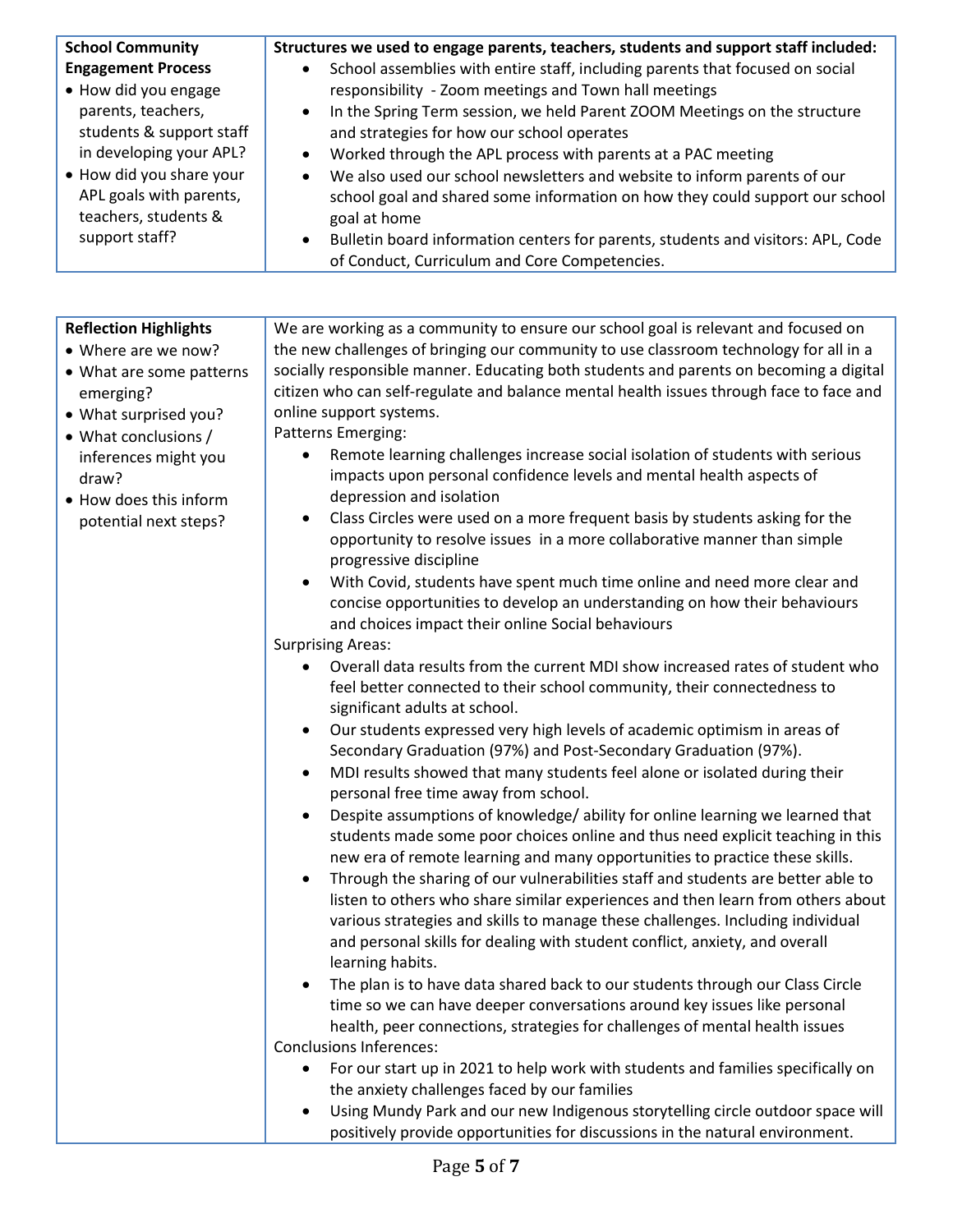| Connections to sense of place are key for school culture and student                                                                                                                                                                                                                                                                                                                                                                                                                               |
|----------------------------------------------------------------------------------------------------------------------------------------------------------------------------------------------------------------------------------------------------------------------------------------------------------------------------------------------------------------------------------------------------------------------------------------------------------------------------------------------------|
| connectedness<br>To continue to develop dialogue and opportunities for to support students by<br>increasing their executive functioning skills so that they understand their own<br>learning styles, improve study habits, develop organizational skills, and learn to<br>resolve conflict.                                                                                                                                                                                                        |
| <b>Next Steps:</b>                                                                                                                                                                                                                                                                                                                                                                                                                                                                                 |
| Classroom design for an integrated onsite and online structure of teaching and<br>learning. Building from the Spring term of 2020/2021 model for increase use of<br>MS TEAMS suite of resources for both types of learning; Follow up and<br>increasing involvement with use of MS Teams and practical applications of<br>these skills                                                                                                                                                             |
| Plan and construct a "BYOD Bootcamp" for all students to complete in the fall<br>and to create a curriculum that all teachers can implement                                                                                                                                                                                                                                                                                                                                                        |
| Connecting S.E.L. and strategies for self-regulation activities to be directly<br>connected to key questions of being a digital citizen, what is one's digital<br>footprint and the legal, ethical and moral challenges of being digitally literate.<br>Use our Vulnerable Learners List of Students developed in Spring 2020 and our<br>$\bullet$<br>list of GL learners to design more student connections to staff to strengthen<br>relationships through clubs and special interest activities |
| Our school is interested in transitioning to the Pilot APL format in January 2022<br>once we have completed some more of our Pro D and visioning with Kat and<br>other district staff and at that time we have a hunch we will be transitioning our<br>goal into this format                                                                                                                                                                                                                       |
| Club/ Activity List<br>$\bullet$<br>Hillcrest Clubs &<br>Activities.pdf                                                                                                                                                                                                                                                                                                                                                                                                                            |
|                                                                                                                                                                                                                                                                                                                                                                                                                                                                                                    |